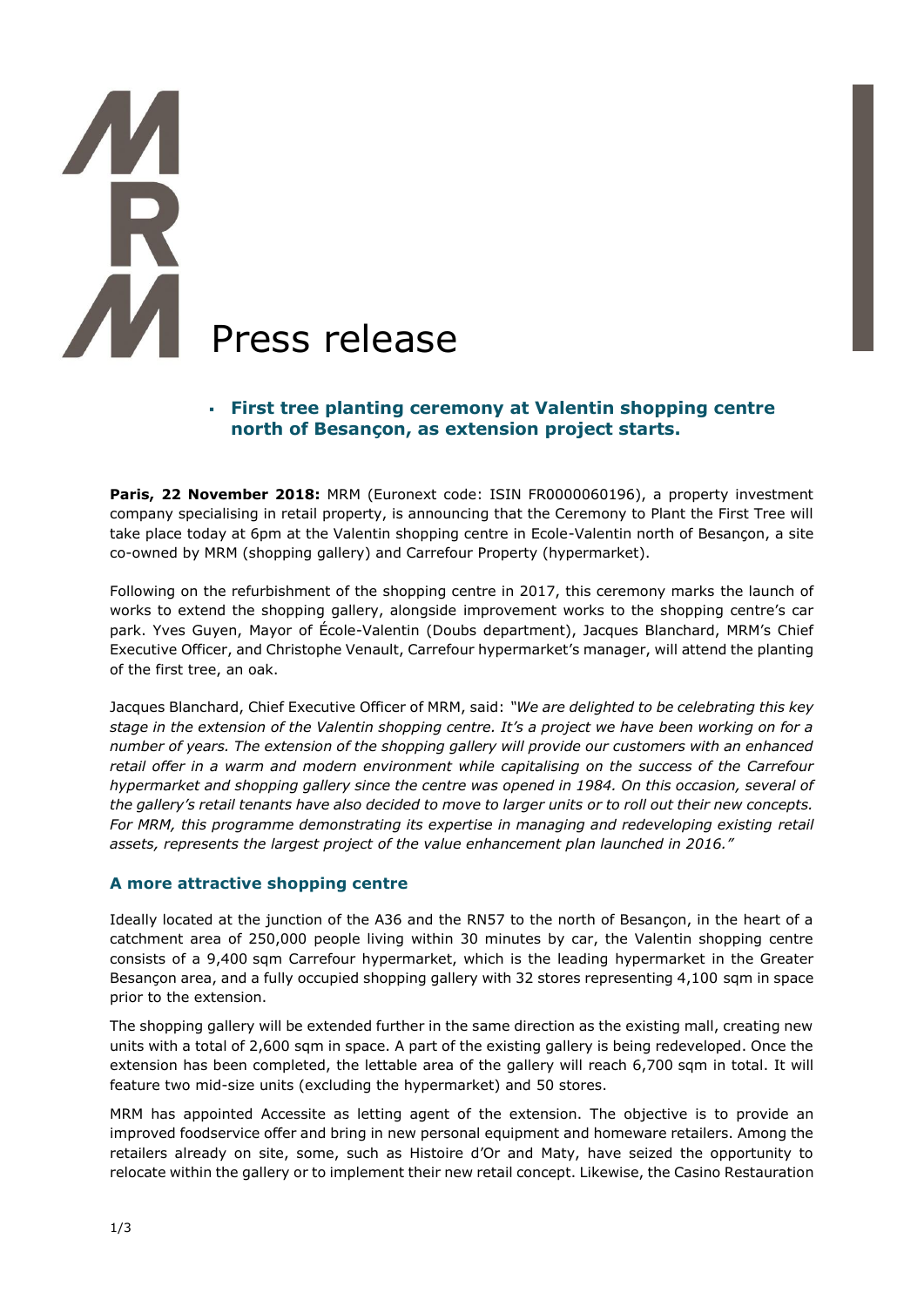group's cafeteria plans to roll out its new "À la bonne heure" concept and a "Cœur de blé" take-away outlet.



## **Car park improvement**

Given that the extension will be built on space previously occupied by parking spaces, the programme also includes refurbishment works of the car park, which will have a total of 1,232 spaces. 250 new car park spaces will be created on the rooftop terrace of the new building. That will facilitate shoppers' circulation, as they will be able to go down directly into the shopping gallery. Bringing the extension's roof forward will also create 100 ground-level covered parking spaces.

As part of the landscaping of the car park, 90 trees will be planted, in addition to 6,750 sqm in green space.

Vehicles will be able to move around more easily as traffic flows are being completely redesigned. To help promote eco-friendly modes of transport, the programme also includes cycle paths.



The works are being carried out by BEG Ingénierie, and the project is due for completion by yearend 2019. The public opening of the new stores is due early 2020.

Following the refurbishment and extension of Valentin shopping center, a 20% increase in footfall to 3 million visitors per year is expected.

### **Calendar**

Revenues for the fourth quarter and 2018 full-year results are due out on 22 February 2019 before market opening and will be presented at an information meeting to be held on the same day.

### **About MRM**

MRM is a listed real estate investment company that owns and manages a portfolio in France consisting primarily of retail properties across several regions of France. Its majority shareholder is SCOR SE, which owns 59.9% of share capital. MRM is listed in Compartment C of Euronext Paris (ISIN: FR0000060196 - Bloomberg code: MRM:FP – Reuters code: MRM.PA). MRM opted for SIIC status on 1 January 2008.